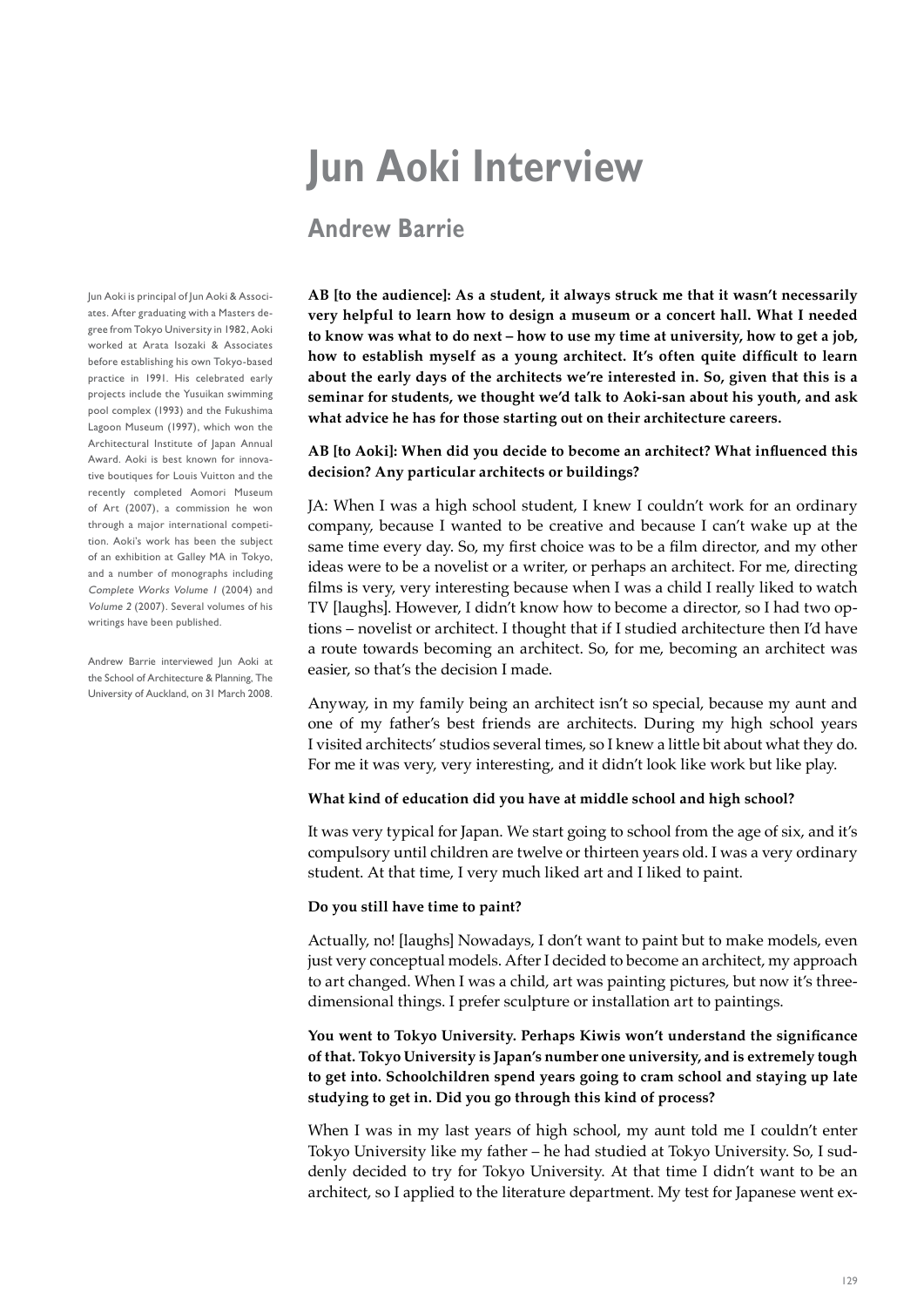university. I just made drawings and models, and one day a week I'd go to the university to show my ideas. That was my university experience.

### **Who were the professors of architecture at Tokyo University at that time?**

When I began the architecture course, Yoshinobu Ashihara was a professor – he's a kind of father of Japanese modernism. Then Fumihiko Maki came to the university, so we learned from Maki-san and Ashihara-san. We also we had guest professors like Arata Isozaki, Kazuo Shinohara and other architects. Tokyo is a huge city, and 80 percent of Japan's architects live there, with only 20 percent living in Osaka – like Ando-san – or other areas. I think Tokyo is a very special city – at Tokyo University, lots of architects were invited to teach the students.

### **When those outside architects came into the School, how did they teach?**

It was very, very interesting, as it was a kind of presentation of the architects themselves. I remember Shinohara-san's class – his *kadai* proposed that if you believe originality grows from the process of copying, what kind of architecture can you make? So, everybody had to make a copy, but in a very original way. It was very, very interesting – it wasn't so much teaching as a presentation of Shinohara-san's own philosophy about architecture.

### **How did you come to work for Isozaki-san?**

I graduated the undergraduate program and entered the Masters course. After two years of Masters study, I entered the doctoral course. I wanted to be an architect but I had no work - nobody asked me to design anything. So, little by little, I concluded that I had to go to a real studio to learn to be an architect. So, I asked my university professor to find out the possibility of my entering Arata Isozaki's office. I met Isozaki-san, and he told me his office was then fully staffed, but he said, "If you want to wait to enter, that's OK, but I can't say whether or not you'll be successful." So, I had to wait three months or so, and one day he called me and I went to his office.

tremely well. However, my test for mathematics went very, very badly – I scored zero [laughs]. The test takes about 90 minutes, but I couldn't understand the questions. So, I forgot about being a writer and decided to become an architect. After graduating from high school I decided to re-sit the entrance exam, and studied very, very hard for a year – we call it *ronin* [master-less warriors]. I spent this year attending a cram school to prepare for the test. Back when I was at high school I was in a band, and had no time to study.

### **What kind of band?**

Rock. I'm now 51, but when I was at high school Led Zeppelin was the most famous and interesting band in the world, so I played guitar like Jimmy Page. I even had the hair [laughs]. Anyway, when I decided to apply for university I sold all my instruments and stopped playing. After I passed the entrance test, I bought a piano.

### **Do you still play?**

No. It's too difficult to learn the piano…

### **Tell us about your time at university.**

In Japan, Tokyo University is special because the undergraduate course is four years long. The first two years aren't specialized architectural training – it's exactly the same course for all the engineering disciplines.

### **This is the general course within the School of Engineering…**

Yes. You then have to decide what specialization to do, and have just two further years of study. When I began the architecture program, I was very shocked by the *kadai* [studio project]. This involved some virtual project, for which the students had to prepare a proposal to meet the requirements. It was the first time I felt really enthusiastic about something. I didn't want to sleep or to eat, because I was having so much fun [laughs]. It was very, very interesting. I didn't want to go to university for structural courses or mechanical courses – just design. I knew very few of the professors – I never met them because I didn't go into the



*Fig 1: Andrew Barrie and Jun Aoki in conversation in The University of Auckland's Design Theatre. From video by Josh Stewart. Fig 2: Jun Aoki during his university years. Photograph courtesy of Jun Aoki.*

*Fig 3: Jun Aoki at Isozaki's atelier. Photograph courtesy of Jun Aoki. Fig 4: Jun Aoki, Mamihara Bridge, Mamihara, Kumamoto, Japan, 1995. Photograph courtesy of The Japan Foundation.*